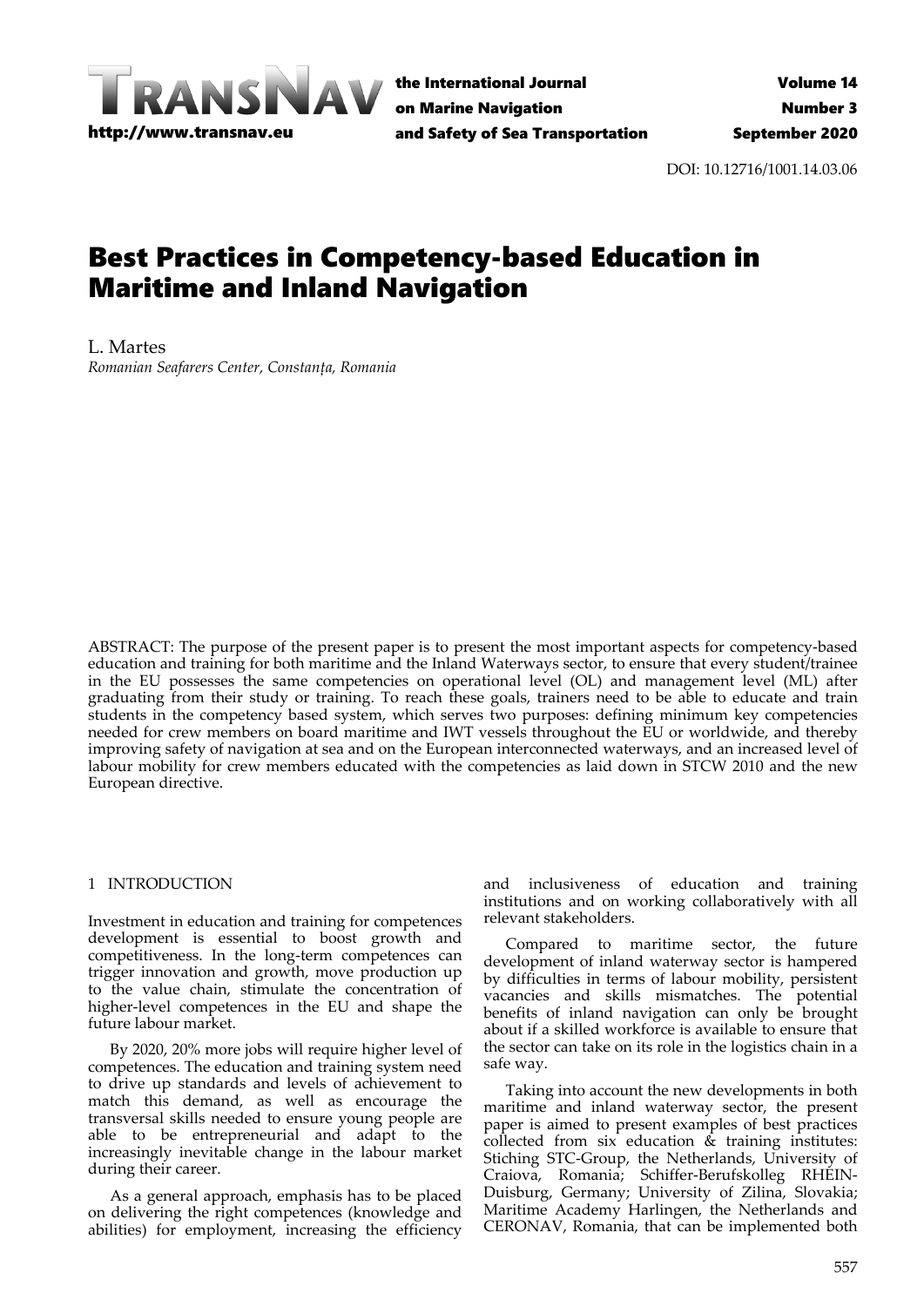in the maritime and Inland Waterway Transport education and training to ensure that every student/trainee in the EU possesses the same competencies on operational level (OL) and management level (ML) after graduating from their study or training.

To reach these goals, trainers need to be able to educate and train students in the competency-based system, as this type of training serves two purposes: defining minimum key competencies needed for crew members on board vessels throughout the EU and the world, and thereby improving safety of navigation and an increased level of labour mobility for crew members educated with the competencies as laid down in the STCW 2010 and the new European directive.

#### 2 REGULATORY FRAMEWORKS FOR PROFESSIONAL QUALIFICATIONS OF MARITIME AND INLAND NAVIGATION PERSONNEL

#### 2.1 *STCW 2010 Amendments*

On June 25th 2010, the International Maritime Organization (IMO) and other major stakeholders in the global shipping and manning industry formally ratified the so-called "Manila Amendments" to the current Convention on Standards of Training, Certification and Watchkeeping for Seafarers (STCW) and its associated Code. The amendments aimed to bring the STCW up to date with developments since its conception and initial adoption in 1978, and the subsequent amendments in 1995. The STCW Amendments entered into force on January 1, 2012.

Among STCW objectives, we are presenting the following key improvements to competency-based education realized through the new Amendments:

- − Introduction of modern training methodology i.e. distance learning and web-based learning;
- − new competencies required to be built and curriculum to be updated in life with modern developments and real-life needs

#### 2.2 *Directive 2017/2397 of the European Parliament and of the Council on the recognition of professional qualifications in inland navigation*

On 27 December 2017, the **Directive 2017/2397** of the European Parliament and of the Council on the recognition of professional qualifications in inland navigation was published in the Official Journal of European Union.

This EU Directive 2017/2397shall enter into force on the  $20<sup>th</sup>$  day following that of its publication in the Official Journal of the European Union (Article 40).

Member States shall bring into force the laws, regulations and administrative provisions necessary to comply with this Directive by 17 January 2022. They shall immediately inform the Commission thereof.

By providing the common standards across the Union necessary to achieve the internal market for

workers in IWT, the new Directive streamlines the legal framework related to professional qualifications in the European IWT sector, which is currently fragmented.

For ensuring safety of navigation, **Member States should identify inland waterways with a maritime character** in accordance with harmonised criteria.

With a view to contributing to the mobility of persons involved in the operation of crafts across the Union, and considering that all certificates of qualification, service record books and logbooks issued in accordance with this Directive should comply with required minimum standards in accordance with harmonised criteria, **Member States should recognise the professional qualifications certified in accordance with this Directive.** Consequently, the holders of such qualifications should be able to exercise their profession on all Union inland waterways.

**Member States shall issue certificates of qualification** only to persons who have the minimum levels of competence, the minimum age, the medical fitness and the navigation time required for obtaining a specific qualification.

To safeguard the mutual recognition of qualifications, certificates of qualification should be based on the competences necessary for the operation of the craft. **Member States shall ensure that persons receiving certificates of qualifications have the corresponding minimum level of competence, verified following an appropriate assessment.** Such assessment could take the form of an administrative examination or could form part of approved training programmes carried out in accordance with common standards, in order to ensure a comparable minimum level of competence in all Member States for various qualifications.

#### 2.3 *CESNI standards for competence for inland navigation personnel*

The harmonisation of legislation in the field of professional qualifications in inland navigation in Europe is facilitated by close cooperation between the Union and the CCNR, and by the development of **CESNI standards.**

The CESNI, which is open to experts from all Member States, draws up standards in the field of inland navigation, including standards for professional qualifications. European River Commissions, relevant international organizations, social partners and professional associations are fully involved in the design and drawing up of CESNI standards. Where the conditions laid down in this Directive are met, the Commission should refer to CESNI standards when adopting implementing acts in accordance with the EU Directive 2017/2397.

CESNI was created at CCNR's plenary session in June 2015 with the main mission to adopt IWT technical standards in various fields, in particular as regards vessels, professional qualification, information technology and crew certification.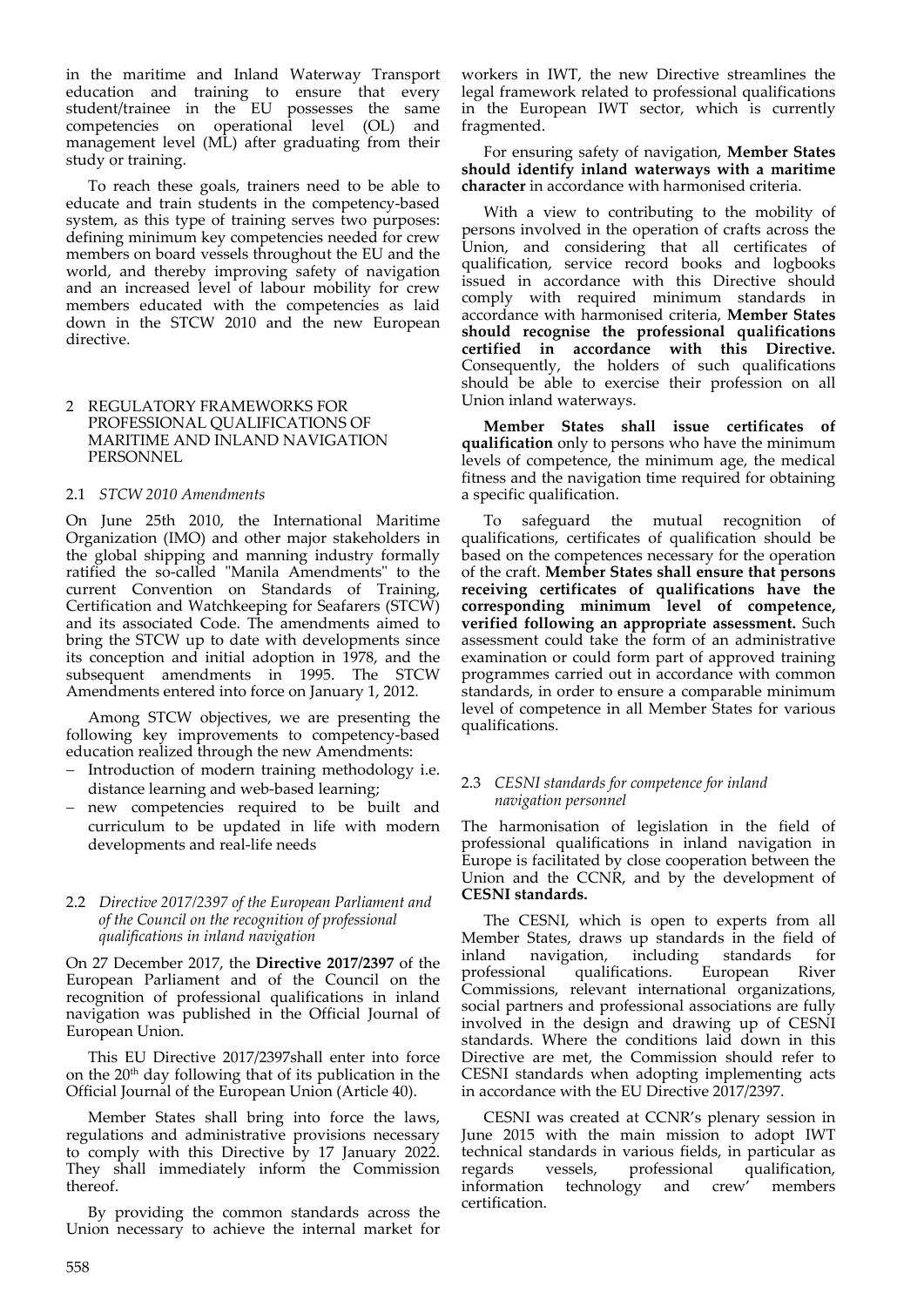The following categories of Standards will be part of the EU Directive 2017/2397, as delegated acts, 18 months from the adoption (July 2019):

- − Standards for competences;
- Standards for simulators;
- Standards for practical examination;
- − Standards for medical fitness.

**CESNI Standards for competence for inland navigation personnel** were elaborated for the personnel at Management level and Operational level also.

During the CESNI meeting in Prague, November 2018, Member States adopted 14 standards in the field of professional qualifications which have to be implemented until January 2022.

The standards represent the content of the new approach requesting an approved training programme or an examination for all new entrants to the sector before becoming a boatman. As from 2022, it will no longer be possible to qualify as a helmsman solely by experience.

The mandatory competences for obtaining Union certificate of qualification for both Boatman and Boatmaster, according to the CESNI Standards for competence, are grouped in 7 learning modules as presented below:

- 1 Navigation
- 2 Cargo handling, stowage and passenger transport
- 3 Controlling the operation of the ship and care for persons on board
- 4 Marine engineering and electrical, electronic and control engineering
- 5 Maintenance and repair
- 6 Communication
- 7 Safety, health and environmental protection

#### 3 BEST PRACTICES IN MARITIME AND INLAND WATER EDUCATION AND TRAINING

#### 3.1 *Competence Based Learning Environment*

In order to be able to give a sound definition of **best practices** for both maritime and IWT education and learning, we defined the following terms: *competence, competency-based education, competency-based learning* in order to understand the difference between them. In this respect we presented several definitions as found in prestigious dictionaries, EU Directives and specialized literature, as follows:

'**Competence**' means the proven ability to use knowledge and skills required by the established standards for the proper performance of tasks necessary for the operation of inland waterway vessels (1).

**Competency based education**, which focuses on the mastery of learning outcomes rather than on academic achievement through fixed time structures, is an approach that has the potential to offer trainees an efficient, less costly path to degree, employability, and enhanced professional skills.

**Competency based learning** refers to systems of instruction, [assessment,](http://edglossary.org/assessment/) grading, and academic reporting that are based on trainees demonstrating that they have learned the knowledge and skills they are expected to learn as they progress through their education.

Having in view the definitions above-mentioned we all agreed that **Best practices** represent *"Various methods and processes used to establish the extent to which a learner has achieved particular knowledge, skills, attitude (competence) confirming that certain assessed learning outcomes are achieved by the learner correspond to specific outcomes which are required for a module or qualification".*

#### 3.2 *Best practices in maritime and IWT education and training*

The purpose of competency-based education and training is to ensure that every student/trainee possesses the same competencies on operational level (OL) and management level (ML) after graduating from their study or training. To reach these goals, trainers need to be able to educate and train students in the competency-based system, and thereby improve safety of navigation, and an increased level of labour mobility for crew members educated with the competencies as laid down in STCW 2010 and the new European directive.

Before giving an overview of the best practices, we should take into account the different educational systems in Germany, Netherlands, Slovakia and Romania and ways of doing traineeships.

In Germany there is a dual system of apprenticeship. A large part of the training takes place on the vessels where trainees are working most of the time in Germany. Best practices are therefore in the responsibility of the apprenticing company.

In the Netherlands the Dutch Qualification Framework is used in the secondary vocational education system. An important document in this system is the Qualification file (Kwalificatiedossier) describing the qualifications and occupational standards covering one qualification profile. It describes desirable learning outputs of VET programmes related to the job, citizenship and further learning. This document is developed in close cooperation with the industry and it is competence based. Training is done on Inland Shipping Simulator and during the internship on board.

Nowadays, in Slovakia there is not any secondary schools that prepare crew members. They used to have two schools in the 1990s, but they were closed because of lack of students (low interest of young people to study especially in the IWT). Their knowledge on best practices is from their bachelor's and master's degree.

In Romania the students get their training on board of the school ship, an internship and during visits to different shipyards. They also work in the laboratories of the school to get practical training. They also have simulators to practice their skills.

Below we are presenting examples of best practices and their detailed description for Learning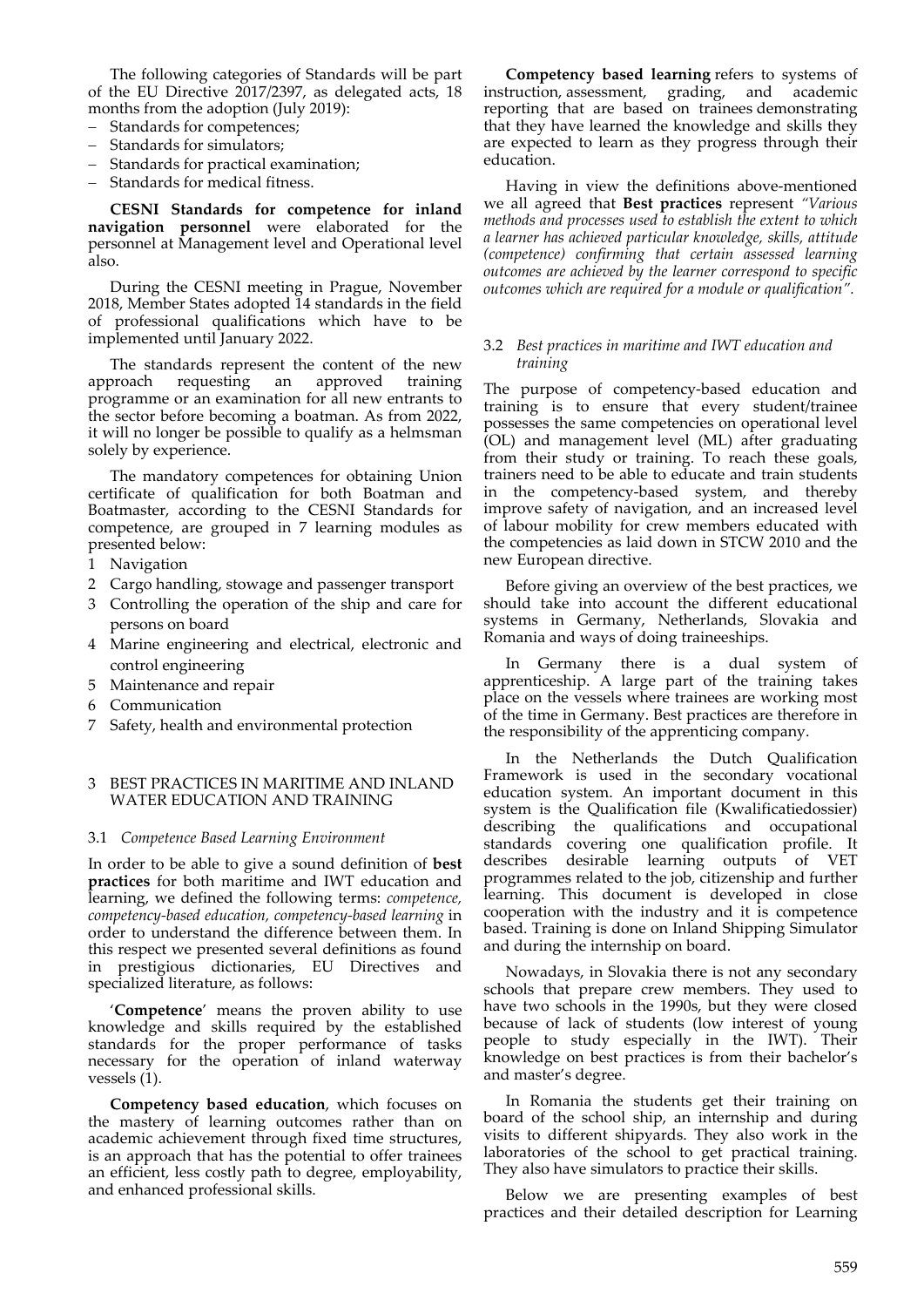and Assessment that can be used not only in maritime or IWT but in any other industry.

# 3.2.1 *Best Practices for the Learning Process*

# 3.2.1.1 Navigation

- − *Classroom lessons supported by PowerPoint presentations, photos, videos, e-learning* (winches, bollards, ropes and wires considering relevant work safety measures including the use of personal protective and rescue equipment; characteristics of main sea-ports and European inland waterways, ports and terminals, planning a journey and conducting navigation in a difficult situation etc);
- − *Practical training (exercises) on board cargo vessels* (berthing and departure maneuverings, VHF and intercom communication, convoy set up and disentanglement maneuvering and anchor maneuvering, take appropriate actions after a collision and assess the damage and control the situation, etc.);
- − *traineeship on board cargo vessels* (navigate safely on a given short route, under certain conditions complying with all regulations in force, etc.).
- − *Training on simulators* (Radar, ECDIS, loading and discharging of liquid dangerous goods, engineroom simulator, etc.)

3.2.1.2 Cargo handling, stowage and passenger transport

- − Classroom lessons supported by PowerPoint presentations, photos, videos, e-learning (cargo vessels, (un)loading, safety, preparations, cleaning the tanks etc.);
- − Classroom lessons supported by PowerPoint and assignments (to make a stowage-plan and calculate the stability of different types of vessels
- − Practical training on board of the training vessel (reading gauge marks, opening hatches, practicing cleaning tanks, safety, loading procedure, etc)
- Training in the Oil Terminal on training vessel for 2,5 hours
- − Working with lashing straps in practice setup.

# 3.2.1.3 Controlling the operation of the craft

- − Classroom lessons supported by PowerPoint presentations, photos, videos, e-learning (deck equipment, anchor and winches, etc);
- Practical exercises in the classroom or on board a ship (drawing a vessel and showing its different parts and describing the function of each part);
- − Practice the use of deck equipment, anchor and winches, etc onboard a training vessel

3.2.1.4 Marine engineering and electrical, electronic and control engineering

− Classroom lessons supported by PowerPoint presentations, photos, videos, e-learning;

- − Practical activities in the workshop/on board training vessel (starting the boiling systems up to 70<sup>o</sup>C, starting the recirculating pump in order to preheat the main engine, opening the cooling system of the main engine and shutting down the boiling system when the temperature reaches the specified value, monitoring the generator's parameters (voltage, frequency and phase), parallel connection of the generators, practicing on telegraph remote controllers of the main engines, monitor the starting / shutting down procedure of the main engine, safe maintenance activity etc.);
- − Training on engine-room simulators

# 3.2.1.5 Maintenance and Repair

- − *Classroom lessons supported by PowerPoint presentations, photos, videos, text-books, e-learning (*diagnosis and repair of stationary and moving parts of an engine, electrical machines and devices, propellers and turbines);
- − *Practical training on board vessels* (different types of damage of machines, mechanisms and ship structures, and the diagnostic and repair procedures and technologies that are used for the maintenance and repair, etc.)

3.2.1.6 Communication

- − Classroom lessons supported by PowerPoint presentations, photos, videos, text-books, elearning (regulations, introducing communication phrases,
- − Practicing radio communication with real VHFdevices in a training room/in a simulator
	- use of CBTs (IMLP- programme, River-Speak, MarEng-Plus,etc)

# 3.2.1.7 Safety, health and environmental protection

- − *Classroom lessons supported by PowerPoint presentations, photos, videos, text-books, e-learning, equipment* (safe working practices, examples of emergency situations, fire-fighting equipment, pollution prevention equipment and procedures, safety and security measures on board, damage control plans)
- Simulation, drills at the training facility or on-board vessels (MOB, fire-fighting/ oil spill drills, etc)

# 3.2.2 *Best Practices for the Assessment Process*

# 3.2.2.1 Navigation

- − *Checklist covering competences during practical examination on board training vessel/cargo vessels* (planning a journey and conducting navigation on the given route applying the relevant national and international regulations and using the necessary navigation aids and traffic supervision tools)
- − *Computer-based exam*
- Simulation in the navigation simulator (given scenario)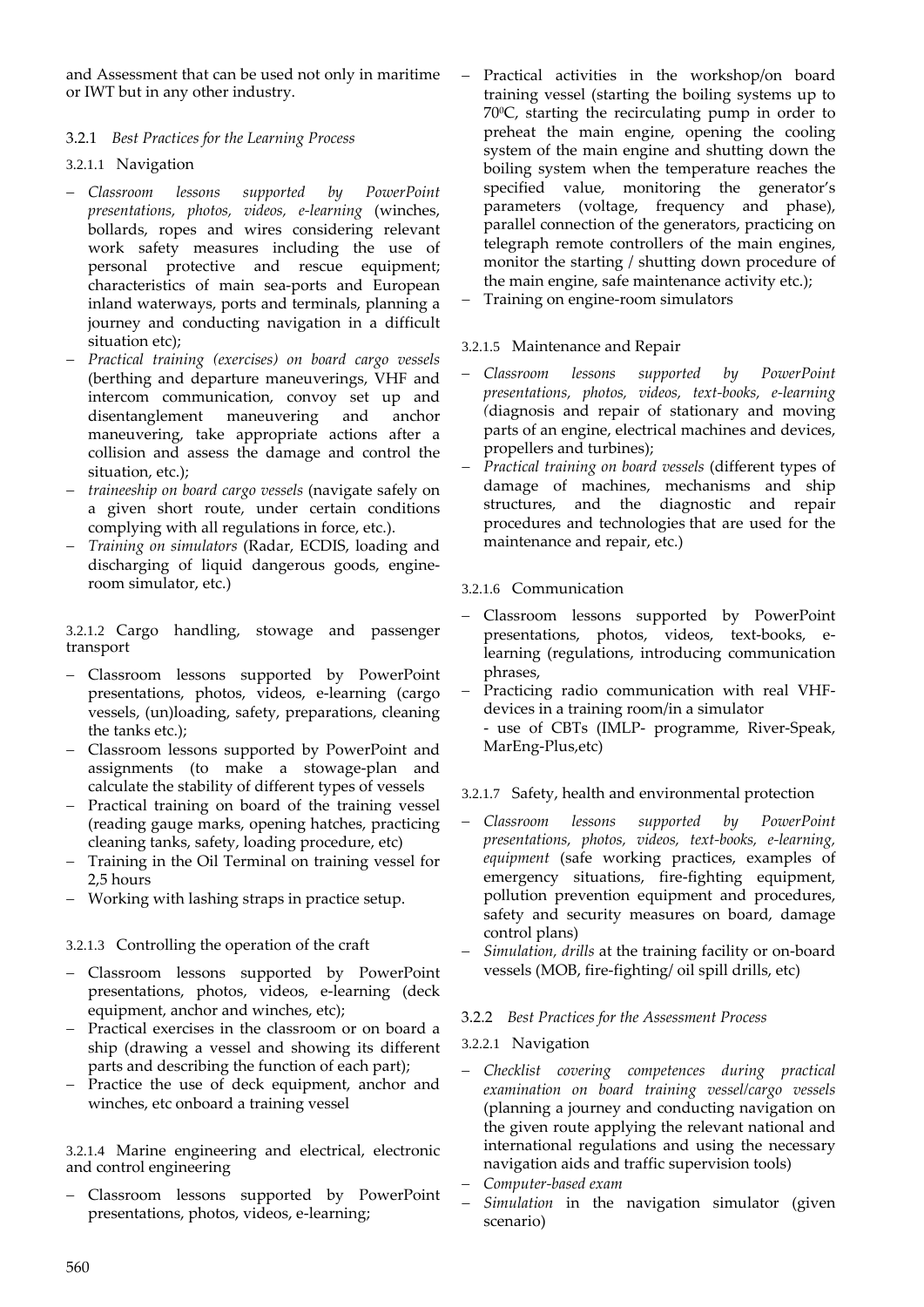3.2.2.2 Cargo handling, stowage and passenger transport

- − Checklist covering competences during practical examination on board training vessel/cargo vessels
- − Operational Assignment about Personal Safety (contact with dangerous goods, 'reading the gauge on board' to show the student has the right knowledge to execute the task, etc.)
- − Digital exam covering theory
- − Practical exam on board training vessel. (Skipper on board the vessel checks the competence. The student has to proof he can apply the knowledge and ability to execute the task with the right attitude. The Skipper on board the learning vessel checks the competences of the student according to a checklist.)

## 3.2.2.3 Controlling the operation of the craft

- − Checklist covering competences during practical examination on board training vessel/cargo vessels (correct handling of deck equipment, anchor and winches, etc)
- − Computer-based exam
- − Practical exam at the training facility or on board a ship (showing different parts of a vessel and describing the function of each part, correct handling of deck equipment, anchor and winches);

#### 3.2.2.4 Marine engineering and electrical, electronic and control engineering

- − *Practical examination in the workshop/on board training vessel (*starting the boiling systems up to  $70^{\circ}$ C, starting the recirculating pump in order to preheat the main engine, opening the cooling system of the main engine and shutting down the boiling system when the temperature reaches the specified value, monitoring the generator's parameters (voltage, frequency and phase), parallel connection of the generators, practicing on telegraph remote controllers of the main engines, monitor the starting / shutting down procedure of the main engine, safe maintenance activity etc.);
- Theoretical examination (multiple choice tests)
- − *Simulation of a given situation*

# 3.2.2.5 Maintenance and Repair

- − Theoretical examination (multiple choice tests)
- − Operational assignment (maintenance and repair of vessels in case of damage of the vessel or its devices, types of diagnostics and repair of stationary and moving parts of an engine, electrical machines and devices of the vessels, and propellers and turbines of the vessel);
- Practical assessment on board vessels (different types of damage of machines, mechanisms and ship structures, and the diagnostic and repair procedures and technologies that are used for the maintenance and repair, etc.)

#### 3.2.2.6 Communication

- − Written tests, e-learning based tests
- Practical examination on real VHF-devices in a training room/in a simulator (specific scenario)
- Practical examination showing that the trainee can apply the knowledge in different situations, is able to operate the VHF-device and to communicate according to the rules and use the correct phrases, is able to operate the AIS/RIS, to get information of other vessels and to enter data, e.g. travelling data.

## 3.2.2.7 Safety, health and environmental protection

- − *Assessment of skills onboard training vessel* (safe working rules and safety, emergency situations, fire-fighting scenario, pollution prevention procedures, safety and security measures on board, damage control)
- Simulation, drills at the training facility or on-board vessels (MOB, fire-fighting/ oil spill drills, etc)

# 4 CONCLUSIONS

Given that the education and training system for maritime navigation has already been changed and for inland navigation personnel has to be changed until 2022, as a result of transposition of EU Directive 2017/2397 into the national legislation of Member States, the entire education and training system addressing inland navigation personnel will be reformed according to the new European legal requirements and the professional education and training of inland navigation personnel will be done only on the basis of CESNI Standards of competences as it happens in the maritime sector where the education and training system complies with STCW 2010.

Standards of competences must be used during the elaboration/revision of the education and training programmes for inland navigation personnel to meet the requirements of the EU Directive 2017/2397 regarding the level of knowledge and abilities for deck crew members.

Furthermore, the activity developed by maritime and inland navigation training institutions revealed that it is important to follow the following:

- − **Use of modern training ships and simulators equipped with latest technologies** to allow candidates to get the necessary skills which would facilitate subsequent mobility in all maritime and inland waterways. The training vessel should be equipped with all facilities, equipment and accessories, repair and maintenance tools, internal communication systems, lifesaving and labour protection equipment, allowing trainees to acquire applicable competences in appropriate real-life conditions under highest safety conditions.
- Exchange of know-how and adoption of best practices from other maritime and IWT education and training institutions is an essential part for the